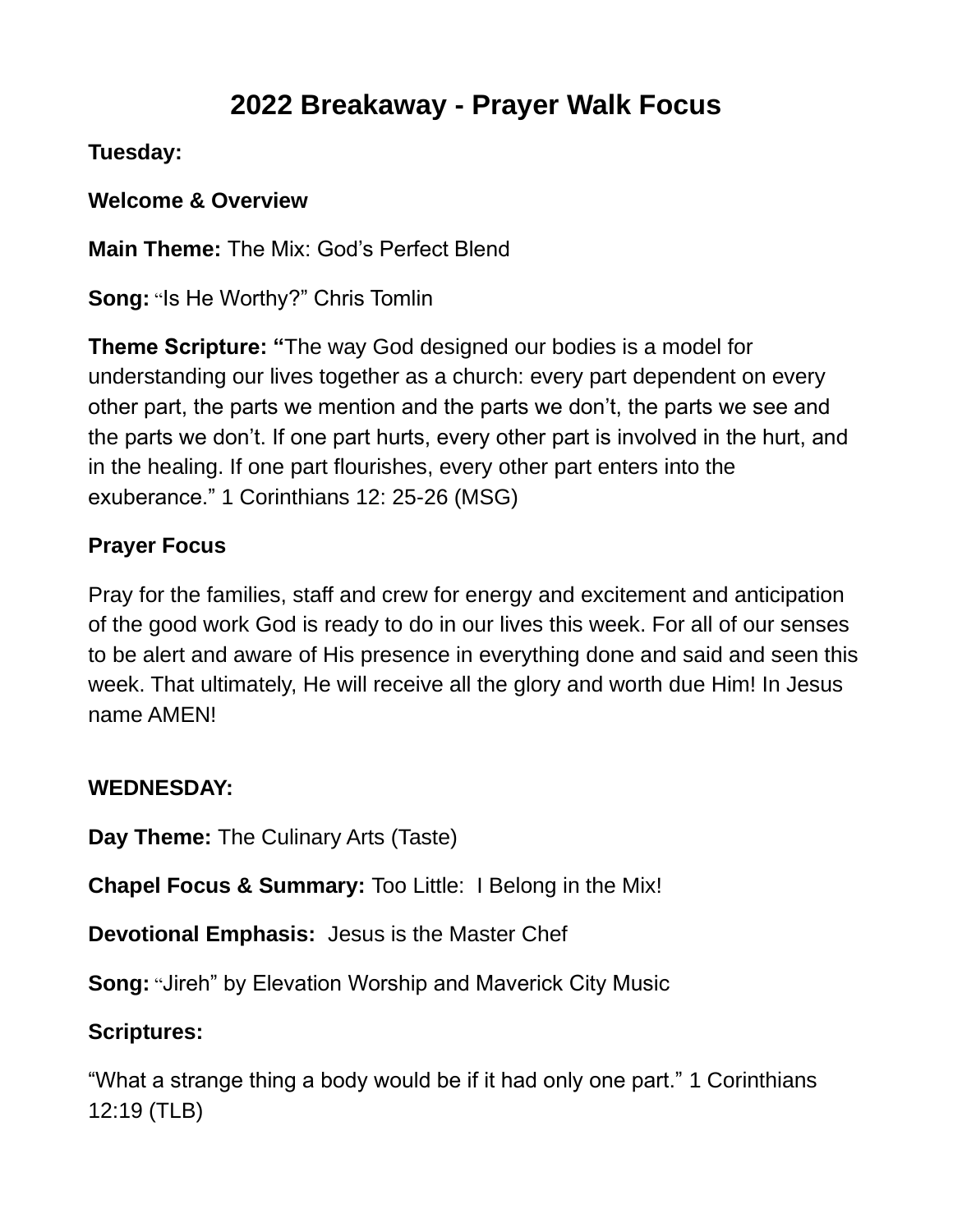"As it is, we see that God has carefully placed each part of the body right where he wanted it." 1 Corinthians 12:18 (MSG)

## **Prayer Focus:**

Pray for the families, staff and crew that that our hearts would be open and hungry for the Truth of God's Abundant Life in Christ. For God's Spirit to minister deeply to our Souls and minds and fill us up where we have run dry. To affirm our unique place in the body and for the ability to rest in the knowledge that we belong. All glory to God in Jesus Name Amen!

# **THURSDAY**

**Day Theme:** The Visual Arts (Seeing)

**Sermon Focus & Summary:** Too Much:I Am Needed in the Mix!

**Devotional Emphasis:** Jesus is the Master Artist

**Song: "New Wine": Hillsong Worship** 

### **Scriptures:**

"An eye can't say to a hand, "I don't need you!" Or again, the head can't say to the feet, "I don't need you!" The opposite is true. *(The parts of the body that we think are weaker are the ones we really need.")* 1 Corinthians 12:21-22a (GW)

"For we are God's masterpiece. He had created us anew in Christ Jesus, so we can do the good things he planned for us long ago. For we are God's masterpiece." Ephesians 2:10 (NLT)

### **Prayer Focus:**

Pray for the families, staff and crew that we can have new eyes to see the value we have in God's Masterpiece. To embrace wherever God has placed us in this season of life and to grow in greater trust in His leading and direction. And to have multiple opportunities to show and receive God's love to reinforce the truth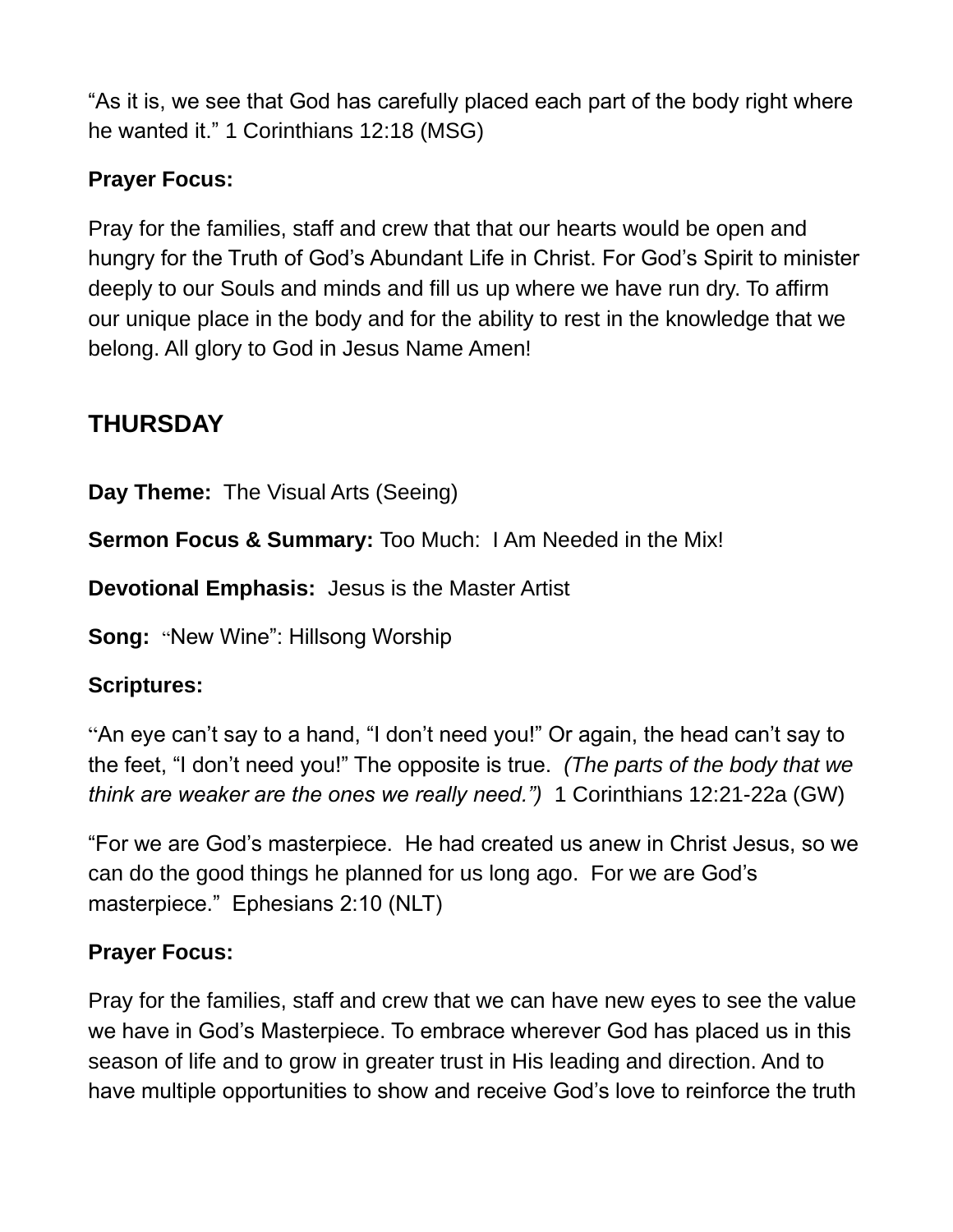that we are all Valued and Needed in the Mix and that each of us were made to glorify God in Jesus Name Amen!

## **FRIDAY:**

**Day Theme:** The Musical Arts (Hearing)

**Sermon Focus & Summary:** Just Right: I am Balanced in the mix!

**Devotional Emphasis:** Jesus is the Master Composer

**Song:** "Love God, Love People" Danny Gokey

#### **Scripture:**

"All of you together are the one body of Christ, and each one of you is a separate and necessary part of it." 1 Cor. 12:27b (TLB)

#### **Prayer Focus:**

Pray for the families, staff and crew for ears to Hear God so we can better **Hear**  each other. To honor one another above ourselves and to serve selflessly out of a gratitude for the sacrificial service of our selfless Savior Jesus Christ. To Him the Highest Praise forever, AMEN!

# **SATURDAY:**

**Sermon Focus & Summary:** Stay Connected: I am Alive in the mix!

**Devotional Emphasis:** Jesus is the Master of my Life

**Song:** "The Commission" Cain (Feat. Cody Carnes)

### **Scripture:**

"He is the head of his body, the church; he is the source of the body's life." Colossians 1:18a (GNT)